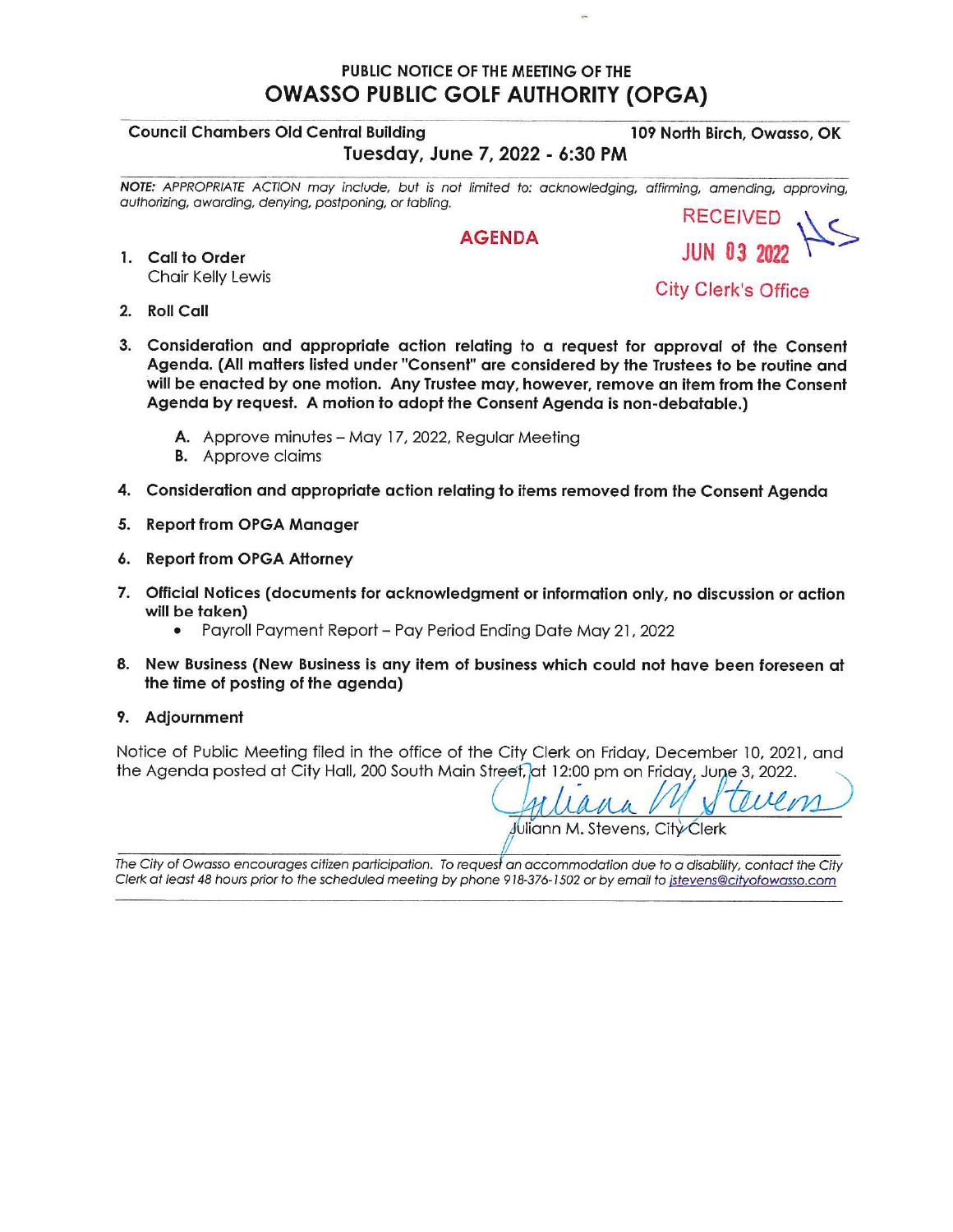# **OWASSO PUBLIC GOLF AUTHORITY (OPGA)**

### **MINUTES OF REGULAR MEETING TUESDAY, MAY 17, 2022**

The Owasso Public Golf Authority (OPGA) met in regular session on Tuesday, May 17, 2022, in the Council Chambers at Old Central, 109 North Birch, Owasso, Oklahoma per the Notice of Public Meeting filed Friday, December 10, 2021; and the Agenda filed in the office of the City Clerk and posted at City Hall, 200 South Main Street, at 12:00 pm on Friday, May 13, 2022.

#### **1. Call to Order**

Chair Kelly Lewis called the meeting to order at 7:36 pm.

#### **2. Roll Call**

Present Absent Chair – Kelly Lewis Vice Chair – Alvin Fruga Trustee – Doug Bonebrake Trustee – Bill Bush Trustee – Lyndell Dunn A quorum was declared present.

Staff: Authority Manager – Warren Lehr Authority Attorney - Julie Lombardi

- **3. Consideration and appropriate action relating to a request for approval of the Consent Agenda. (All matters listed under "Consent" are considered by the Authority to be routine and will be enacted by one motion. Any Trustee may, however, remove an item from the Consent Agenda by request. A motion to adopt the Consent Agenda is non-debatable.)**
	- **A.** Approve minutes May 3, 2022, and May 10, 2022, Regular Meetings
	- **B.** Approve claims

Mr. Bonebrake moved, seconded by Mr. Dunn to approve the Consent Agenda, as presented with claims totaling \$32,121.03.

YEA: Bonebrake, Dunn, Lewis NAY: None Motion carried: 3-0

- **4. Consideration and appropriate action relating to items removed from the Consent Agenda** None
- **5. Report from OPGA Manager** None
- **6. Report from OPGA Attorney** None
- **7. Official Notices (documents for acknowledgment or information only, no discussion or action will be taken)**

The Chair acknowledged receipt of the following:

- Payroll Payment Report Pay Period Ending Date May 7, 2022
- Monthly Budget Report April 2022
- **8. New Business (New Business is any item of business which could not have been foreseen at the time of posting of the agenda)** None

#### **9. Adjournment**

Mr. Dunn moved, seconded by Mr. Bonebrake to adjourn the meeting. YEA: Bonebrake, Dunn, Lewis NAY: None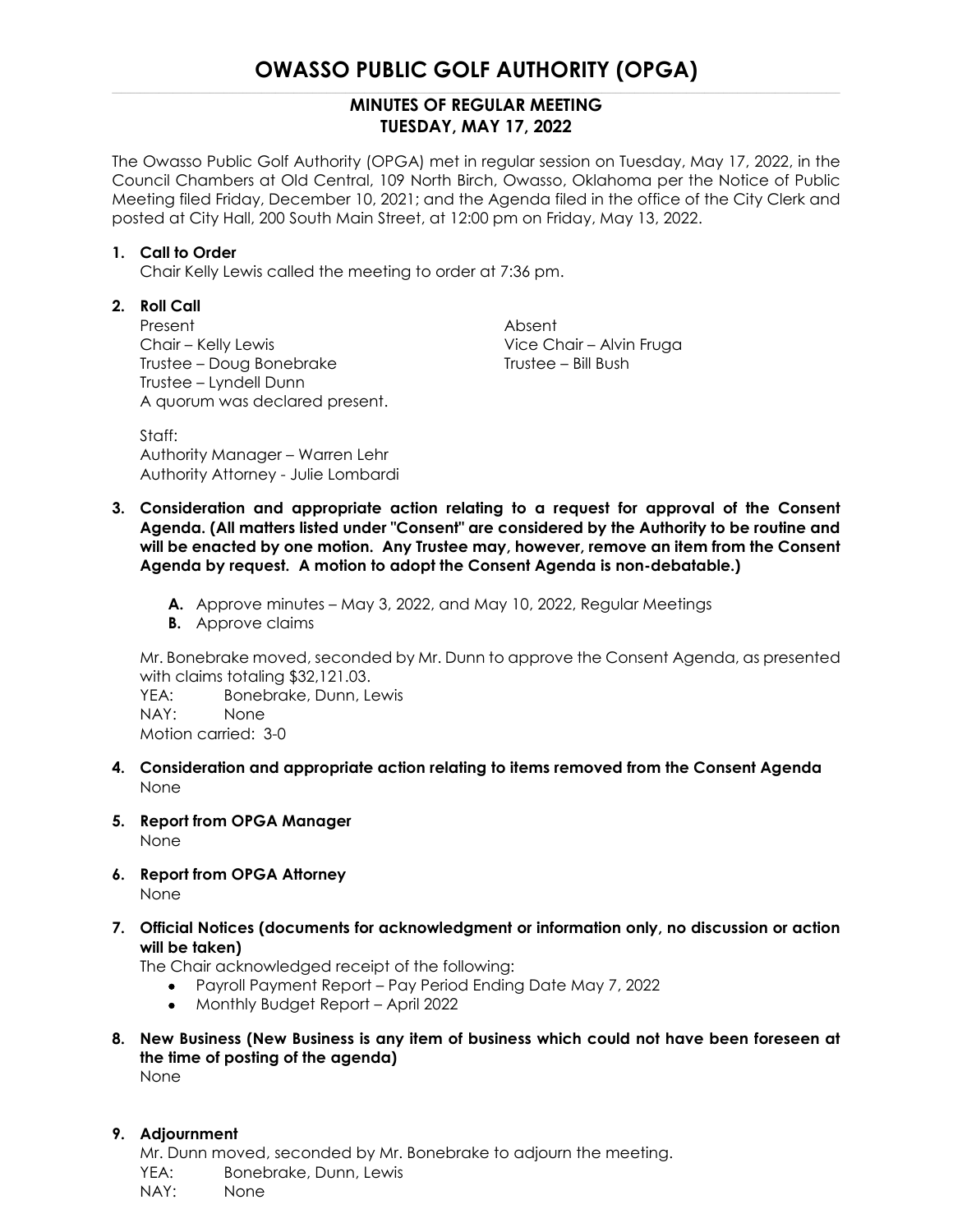Motion carried: 3-0 and the meeting adjourned at 7:37 pm.

\_\_\_\_\_\_\_\_\_\_\_\_\_\_\_\_\_\_\_\_\_\_\_\_\_\_\_\_\_\_\_\_\_\_\_\_\_\_\_\_\_\_\_ Kelly Lewis, Chair

Juliann M. Stevens, Authority Clerk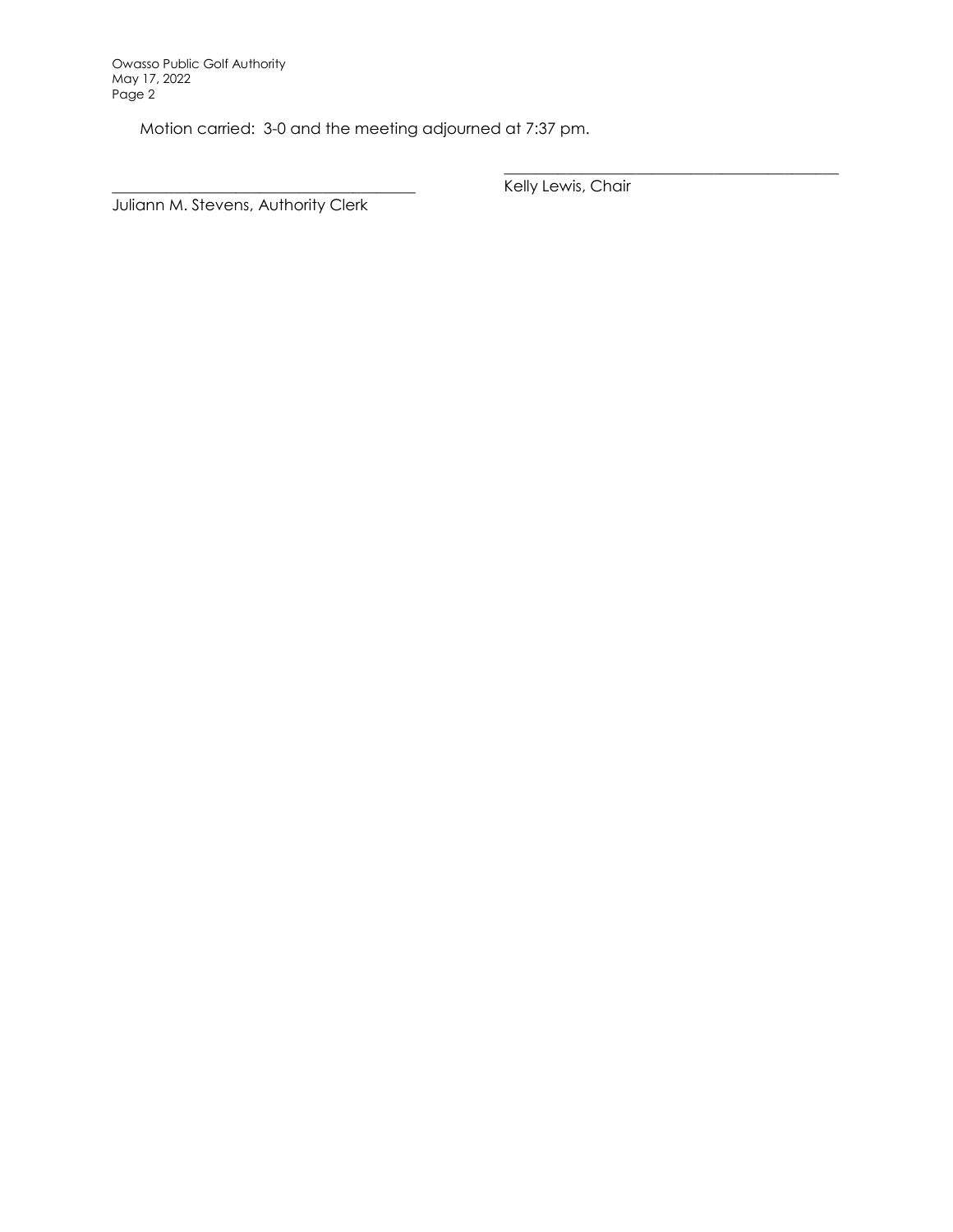# **Claims List - 06/07/2022**

| Fund |             | <b>Vendor Name</b>                              | Payable Description          | Payment Amount |  |
|------|-------------|-------------------------------------------------|------------------------------|----------------|--|
| 55   | <b>OPGA</b> | <b>JPMORGAN CHASE BANK</b>                      | FLEET-FUEL                   | \$4,135.31     |  |
|      |             | <b>JPMORGAN CHASE BANK</b>                      | GRIMSLEYS-SUPPLIES           | \$489.12       |  |
|      |             | <b>CART OPERATIONS</b><br>- Total<br>\$4,624.43 |                              |                |  |
|      |             | AEP/PSO                                         | <b>ELECTRIC USE</b>          | \$1,953.21     |  |
|      |             | AT&T                                            | PHONE USE                    | \$13.90        |  |
|      |             | <b>JPMORGAN CHASE BANK</b>                      | LOWES-SUPPLIES               | \$343.36       |  |
|      |             | <b>JPMORGAN CHASE BANK</b>                      | LOWES-TOOLS                  | \$79.96        |  |
|      |             | <b>JPMORGAN CHASE BANK</b>                      | QUIKSERVICE-SUPPLIES         | \$222.00       |  |
|      |             | THE HUNTINGTON NATIONAL BANK                    | <b>MAINT EQUIP LEASE</b>     | \$5,207.39     |  |
|      |             | <b>VERIZON WIRELESS</b>                         | <b>WIRELESS CONNECTION</b>   | \$80.02        |  |
|      |             | <b>COURSE MAINT</b><br>- Total                  |                              | \$7,899.84     |  |
|      |             | <b>COX COMMUNICATIONS</b>                       | PHONE USAGE                  | \$7.06         |  |
|      |             | JPMORGAN CHASE BANK                             | REASORS-FOOD                 | \$16.53        |  |
|      |             | <b>JPMORGAN CHASE BANK</b>                      | ROTO-ROOTER-PLUMBING         | \$983.64       |  |
|      |             | <b>JPMORGAN CHASE BANK</b>                      | SAMS-FOOD                    | \$104.57       |  |
|      |             | <b>JPMORGAN CHASE BANK</b>                      | SAMS-OPERATING EXP           | \$25.56        |  |
|      |             | <b>JPMORGAN CHASE BANK</b>                      | SYSCO-FOOD                   | \$799.93       |  |
|      |             | <b>JPMORGAN CHASE BANK</b>                      | SYSCO-OPERATING EXP          | \$144.14       |  |
|      |             | <b>JPMORGAN CHASE BANK</b>                      | TANKERSLEY-FOOD              | \$107.34       |  |
|      |             | <b>JPMORGAN CHASE BANK</b>                      | TANKERSLEY-OPERATING         | \$99.84        |  |
|      |             | JPMORGAN CHASE BANK                             | UNITED-RENTAL                | \$166.31       |  |
|      |             | <b>JPMORGAN CHASE BANK</b>                      | WALMART-FOOD                 | \$69.81        |  |
|      |             | <b>JPMORGAN CHASE BANK</b>                      | <b>WALMART-OPERATING EXP</b> | \$104.92       |  |
|      |             | <b>FOOD &amp; BEV</b><br>- Total                |                              | \$2,629.65     |  |
|      |             | AEP/PSO                                         | <b>ELECTRIC USE</b>          | \$913.06       |  |
|      |             | AT&T LONG DISTANCE                              | <b>LONG DISTANCE PHONE</b>   | \$62.90        |  |
|      |             | <b>COX COMMUNICATIONS</b>                       | PHONE USAGE                  | \$3.53         |  |
|      |             | <b>JPMORGAN CHASE BANK</b>                      | ACUSHNET-UNIFORM             | \$47.64        |  |
|      |             | JPMORGAN CHASE BANK                             | COX-CABLE                    | \$110.06       |  |
|      |             | JPMORGAN CHASE BANK                             | <b>GOLF SCORE-SUPPLIES</b>   | \$292.58       |  |
|      |             | <b>GOLF ADMIN</b><br>- Total                    |                              | \$1,429.77     |  |
|      |             | <b>COX COMMUNICATIONS</b>                       | PHONE USAGE                  | \$10.60        |  |
|      |             | <b>JPMORGAN CHASE BANK</b>                      | EMBROIDERY-SUPPLIES          | \$148.00       |  |
|      |             | <b>JPMORGAN CHASE BANK</b>                      | OFFICE DEPOT-SUPPLIES        | \$123.94       |  |
|      |             | <b>JPMORGAN CHASE BANK</b>                      | PGA-DUES                     | \$487.00       |  |
|      |             | <b>GOLF SHOP</b><br>- Total                     |                              | \$769.54       |  |
|      |             | <b>JPMORGAN CHASE BANK</b>                      | ACUSHNET-COGS                | \$4,471.41     |  |
|      |             | <b>JPMORGAN CHASE BANK</b>                      | <b>BILLER DIRECT-COGS</b>    | \$52.26        |  |
|      |             | <b>JPMORGAN CHASE BANK</b>                      | <b>BUSHNELL-COGS</b>         | \$2,110.68     |  |
|      |             | JPMORGAN CHASE BANK                             | <b>GOLD COURSE BEER</b>      | \$91.46        |  |
|      |             | JPMORGAN CHASE BANK                             | <b>GOLF COURSE BEER</b>      | \$445.68       |  |
|      |             |                                                 |                              |                |  |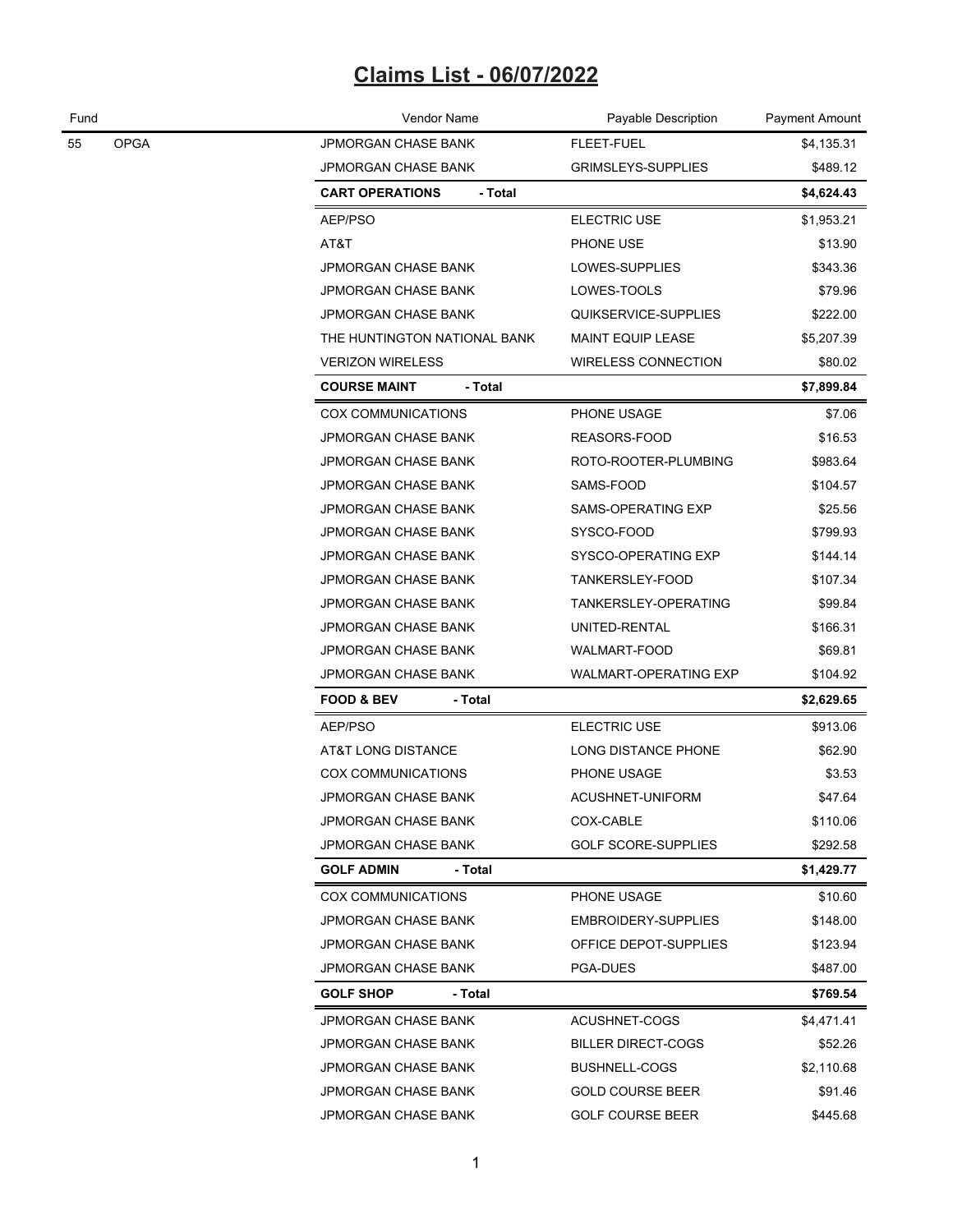# **Claims List - 06/07/2022**

| Fund |                         |         | Vendor Name                |         | Payable Description     | Payment Amount |
|------|-------------------------|---------|----------------------------|---------|-------------------------|----------------|
| 55   | <b>OPGA</b>             |         | <b>JPMORGAN CHASE BANK</b> |         | LUXOTTICA-MERCHANDISE   | \$198.59       |
|      |                         |         | <b>JPMORGAN CHASE BANK</b> |         | MERCHANDISE EXP 05/09   | \$3,922.15     |
|      |                         |         | <b>JPMORGAN CHASE BANK</b> |         | MERCHANDISE EXP 05/10   | \$109.61       |
|      |                         |         | <b>JPMORGAN CHASE BANK</b> |         | PEPSI-DRINKS            | \$489.96       |
|      |                         |         | <b>JPMORGAN CHASE BANK</b> |         | PING-COGS               | \$1,111.70     |
|      |                         |         | <b>JPMORGAN CHASE BANK</b> |         | REASORS-FOOD            | \$53.96        |
|      |                         |         | <b>JPMORGAN CHASE BANK</b> |         | SAMS-FOOD               | \$2,386.62     |
|      |                         |         | <b>JPMORGAN CHASE BANK</b> |         | SYSCO-FOOD              | \$1,031.24     |
|      |                         |         | <b>JPMORGAN CHASE BANK</b> |         | TANKERSLEY-FOOD         | \$615.37       |
|      |                         |         | <b>JPMORGAN CHASE BANK</b> |         | <b>TAYLOR MADE-COGS</b> | \$253.51       |
|      |                         |         | <b>JPMORGAN CHASE BANK</b> |         | <b>TEXOMA-COGS</b>      | \$486.60       |
|      |                         |         | <b>JPMORGAN CHASE BANK</b> |         | <b>WALMART-FOOD</b>     | \$750.83       |
|      |                         |         | <b>JPMORGAN CHASE BANK</b> |         | <b>WALMART-REFUND</b>   | (\$68.19)      |
|      |                         |         | <b>OPGA</b>                | - Total |                         | \$18,513.44    |
|      | <b>OPGA</b>             | - Total |                            |         |                         | \$35,866.67    |
|      | <b>OPGA Grand Total</b> |         |                            |         |                         |                |